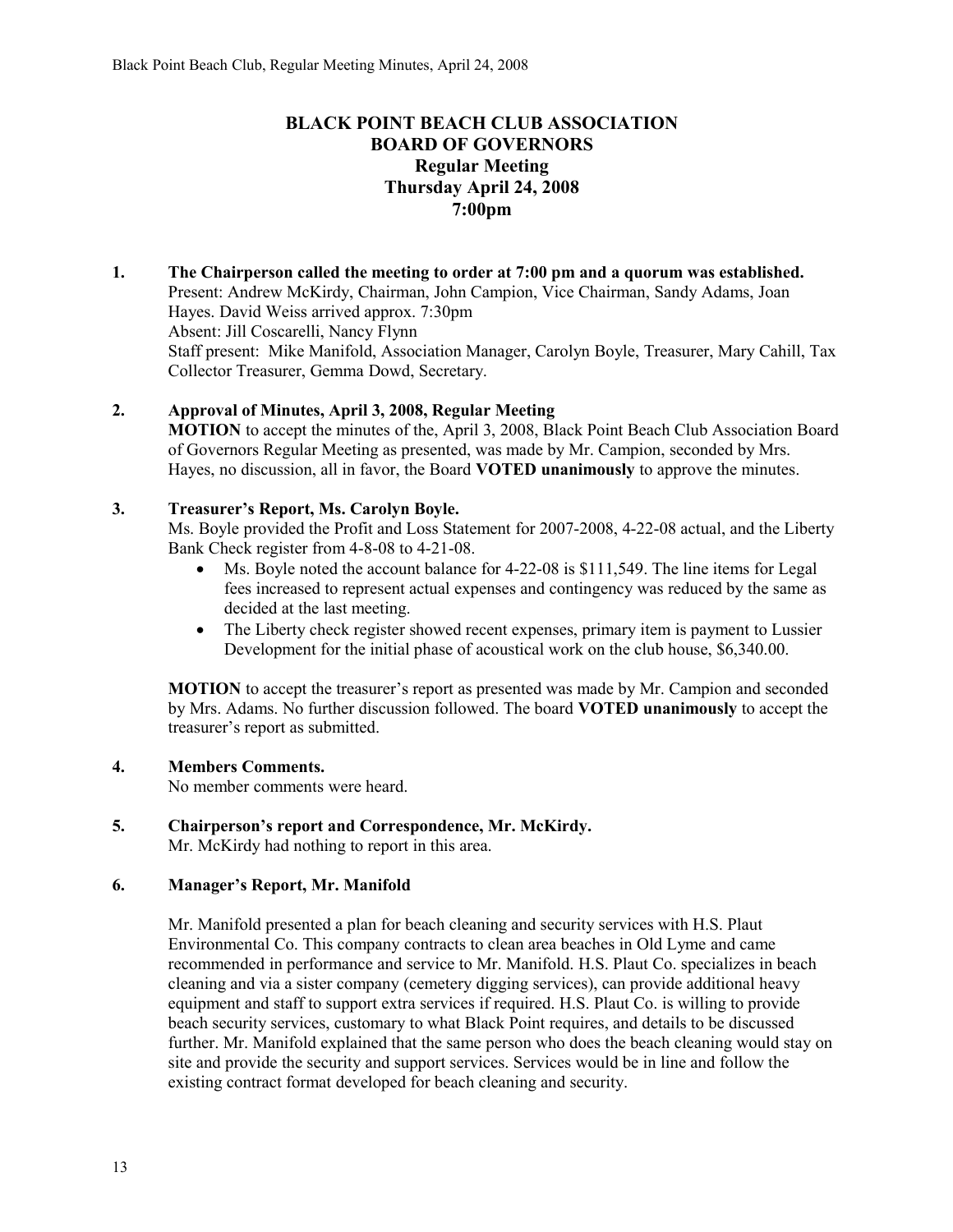John Kabel, representative of H.S Plaut Co., arrived to meet with the board and answer questions. Some discussion followed about specific areas of interest and concern. Mr. Kabel answered questions and stated that he personally has a background in Customer Services. Mr. Kabel toured all three beaches with Mr. Manifold, and feels his company can improve beaches and provide the services requested. It was noted that the unique character of our beaches and changes over time, will factor into the service equation.

**MOTION** from Mr. Campion, seconded by Mrs. Hayes to authorize the manager to contract with H.S. Plaut Environmental Co. to provide beach cleaning and security services, and to negotiate a starting date. No further discussion, all in favor, none against, **VOTE passed unanimously.**

- Mr. Manifold requested approval to apply for a dock permit at the OBP kayak launch. An application starting cost would be \$575.00. Some comments were heard as to the entire cost, public notice process, and the actual dock type. Mr. Manifold will research and present his findings to the board and membership.
- Mr. Manifold thanked Mrs. Adams for her help on selecting the swing set and teeter-totter, to be delivered in 2-4 weeks. Several contractors have been asked for installation bids.
- Water is on, and the sprinkler and timer tested as working at the clay tennis courts. New England Tennis will refurbish the clay courts the first week of May. Someone has been hired to begin daily maintenance of the courts as soon as they are open.
- A new lock replaced the worn out lock at the club house bulletin board, for official postings.
- Three new garbage cans have been requested from the town for the clubhouse.
- Mr. Manifold provided his notes for presentation at the Annual Meeting.
- **9. OLD Business**, At this point Mr. McKirdy requested we move on to Old Business, #9, on the agenda.

1. Planning for the Annual Meeting.

 Updated budget presentation Mr. McKirdy presented factors to reduce the operating budget by \$5,544 from contingency fund, further reducing the mil rate to 1. Some discussion followed.

**MOTION** to recommend to the membership a FY 2009 operating budget of \$214,716 with a tax rate of 1 mil was made by Mr. Campion, and seconded by Mr. Weiss. No further discussion, all in favor, the board **VOTED unanimous**.

- Charter Revision. Mr. McKirdy presented the idea of including some information pertaining to the merits of charter revision in the annual mailing.
- Letter to membership Mr. McKirdy presented the chair's membership letter and the Call to the board for approval. Some discussion followed.

**MOTION** to approve the Call of the Annual Meeting as presented was made by Mr. Campion and seconded by Mrs. Hayes. No further discussion, all in favor, **VOTE passed unanimously.**

 Discussion followed with the secretary regarding the items to include in the Annual Meeting mailing.

## **New Business**

**1.** Future Agenda Items **Next Board of Governors Meeting, 7:00pm, Thursday May 22, 2008**